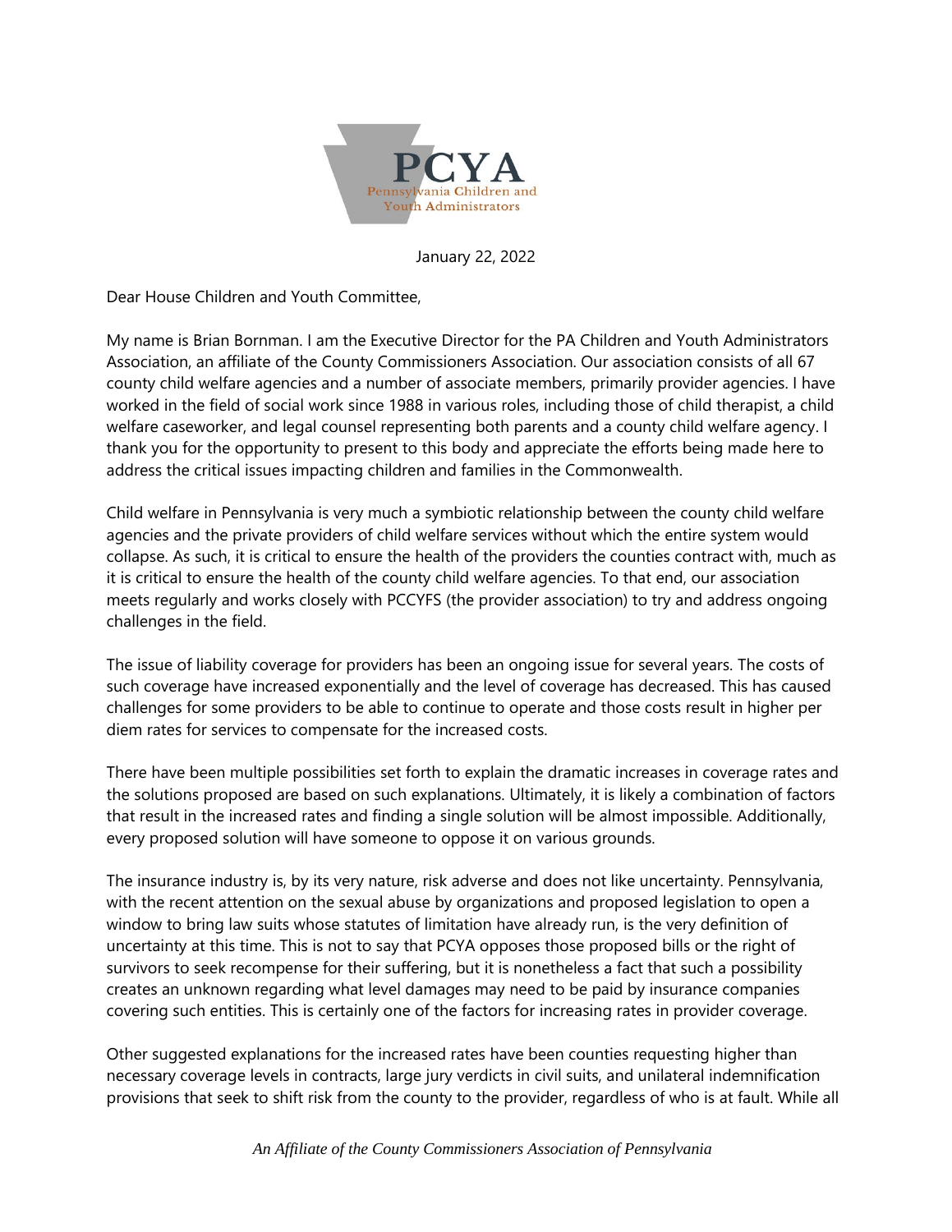of these may factor in to varying degrees, it is unlikely that even all of them combined would equal the uncertainty of numerous possible suits that were otherwise precluded, but are now potentially viable, would bring about.

The bills today are considering the invalidation of indemnification provisions that attempt to make providers liable for all damages deriving from the contract, regardless of which party may be negligent, and a cap on damages for civil suits. It's important to note that Philadelphia County does not have such unilateral indemnification provisions in their child welfare contracts, contrary to some remarks made to our association when considering possible solutions. This is important because Philadelphia County frequently accounts for about a third of the state child welfare budget and children being served. Additionally, most other counties indicated that they did not have such unilateral indemnification provisions either. As such, it is uncertain to what extent invalidating such unilateral indemnification provisions would have the intended effect.

Just to make it clear, PCYA does not have a position either for or against either bill being considered (HB 2213 and HB 2214). However, there are some things we believe the committee should consider when looking at this issue. First, if HB 2214 becomes law, it should not become effective until the next budget cycle for child welfare. Current contracts frequently run from July 1 through June 30<sup>th</sup> of the following year, as that is the fiscal cycle for child welfare. Since this bill would effectively invalidate provisions of contracts that have been agreed to by both parties, and that will have fiscal impacts for the parties, it should not be implemented mid-contract. Allowing it to go into effect along with the budget cycle will allow the impacted parties to be able to make such adjustments to the contracts as are needed and fair.

Additionally, as a general policy, PCYA always has concerns regarding the legislature invalidating provisions that have been agreed to in contracts, although there are a multitude of rules and regulations that the county agencies must abide by in the contracting process. The use of federal, state, and local tax dollars always creates a rigid framework for the use of such funds and the counties are well acquainted with contract compliance requirements.

Consideration should be given to make the language in HB 2214 mutual. As it is written, it is only invalid if the county tries to shift liability to the provider, but not vice versa. For instance, if a provider agrees to take a child into placement, but only if the county indemnifies them against anything arising from the contract, it would seem as if that provision would not be prevented by this bill. It is suggested that, should this bill be passed, the language should be mutual. Additionally, there should be consideration to how this may impact comparative negligence judgements. It does not appear that it is the intent of the legislature to invalidate indemnification provisions if there is any level of negligence on the part of the county, but to make it mutually fair. It is unclear how this language as currently written would impact this and it could well be argued that a provider would not be liable for any indemnification to the county if the county were to be found even 1% negligent, due to the included "or in part" language. This could be true even if the provider were to be found to be the other 99% of the negligence.

Lastly, there should be consideration regarding how the inclusion of the "municipal government entity" language would impact other contracts. While this is specifically meant to address service contracts for child welfare, the inclusion of the above language could muddy the waters in other contracts, such as property rental agreements. While I do not profess any expertise in tort law or contracting, as I have